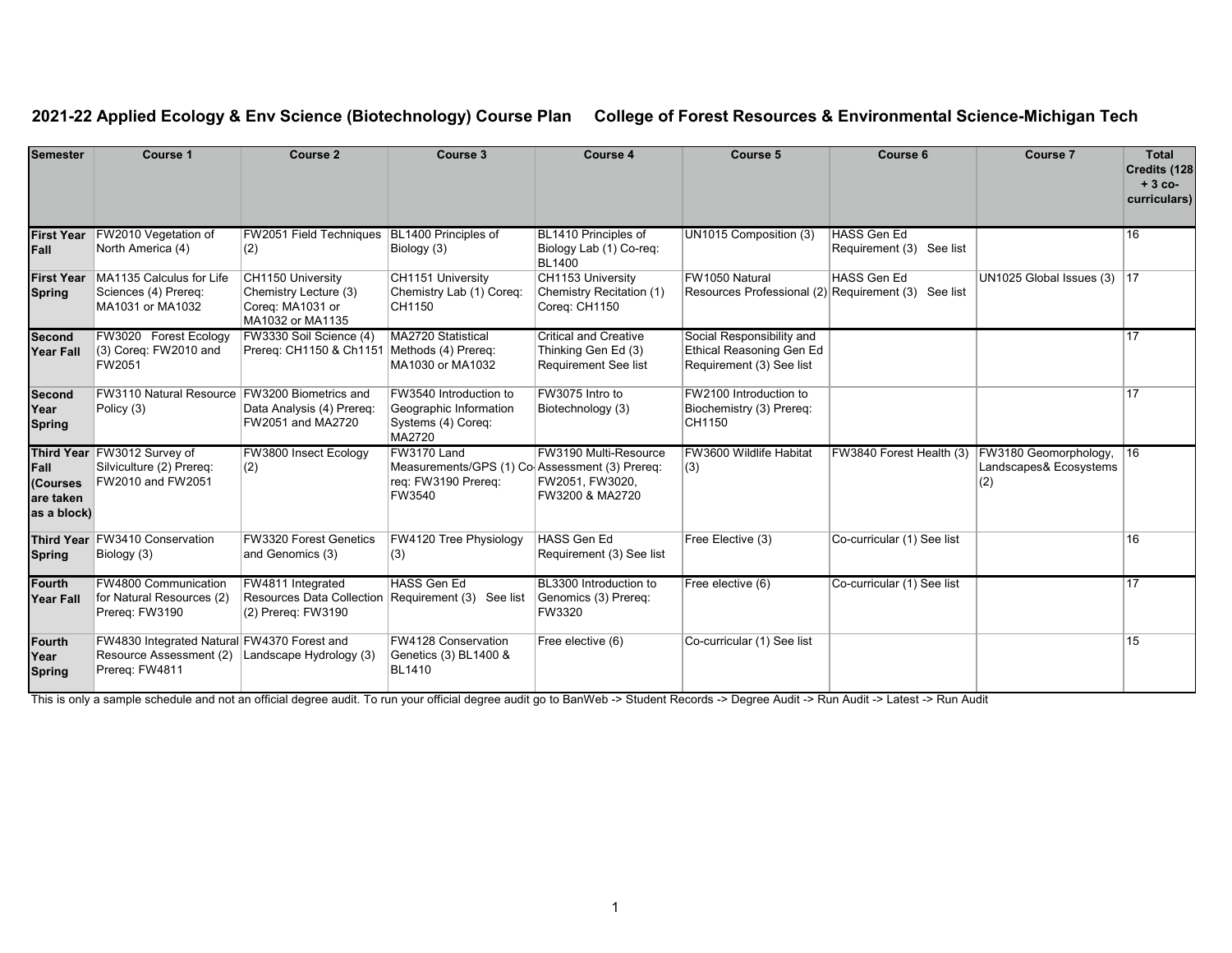## **2021-22 Applied Ecology & Env Science (Communicating NR) Course Plan College of Forest Resources & Environmental Science-Michigan Tech**

| <b>Semester</b>                                                   | Course 1                                                               | <b>Course 2</b>                                                                 | Course 3                                                                      | Course 4                                                                              | Course 5                                                                          | Course 6                                   | <b>Course 7</b>                                           | <b>Total Credits</b><br>$(128 + 3$ co-<br>curriculars) |
|-------------------------------------------------------------------|------------------------------------------------------------------------|---------------------------------------------------------------------------------|-------------------------------------------------------------------------------|---------------------------------------------------------------------------------------|-----------------------------------------------------------------------------------|--------------------------------------------|-----------------------------------------------------------|--------------------------------------------------------|
| <b>First Year</b><br>Fall                                         | FW2010 Vegetation of North<br>America (4)                              | FW2051 Field Techniques (2)                                                     | BL1400 Principles of Biology<br>Lecture (3)                                   | BL1410 Principles of Biology<br>Lab (1) Co-reg: 1400                                  | UN1015 Composition (3)                                                            | HASS Gen Ed<br>Requirement (3)<br>See list |                                                           | 16                                                     |
| <b>First Year</b><br><b>Spring</b>                                | MA1135 Calculus for Life<br>Sciences (4) Prereg: MA1031<br>or MA1032   | CH1150 University Chemistry<br>Lecture (3) Coreq: MA1031 or<br>MA1032 or MA1135 | CH1151 University Chemistry<br>Lab (1) Coreg: CH1150                          | <b>FW1050 Natural Resources</b><br>Professional (2)                                   | <b>HASS Gen Ed Requirement</b><br>$(3)$ See list                                  | UN1025 Global<br>Issues (3)                |                                                           | 16                                                     |
| Second<br><b>Year Fall</b>                                        | FW3020 Forest Ecology (3)<br>Coreq: FW2010 and FW2051                  | FW3330 Soil Science (4)<br>Prereg: CH1150 & CH1151                              | <b>MA2720 Statistical Methods</b><br>(4) Prereq: MA1030 or<br>MA1032          | <b>Critical and Creative Thinking</b><br>Gen Ed (3) Requirement See<br>list           | Free Elective (3)                                                                 | Co-curricular (1) See<br>list              |                                                           | 18                                                     |
| Second<br>Year<br>Spring                                          | FW3110 Natural Resource<br>Policy (3)                                  | FW3200 Biometrics and Data<br>Analysis (4) Prereq: FW2051<br>and MA2720         | FW3540 Introduction to<br>Geographic Information<br>Systems (4) Coreq: MA2720 | ED3510 Communicating<br>Science (3) Prereg: UN1015<br>and UN1025                      | Social Responsibility and<br>Ethical Reasoning Gen Ed<br>Requirement (3) See list |                                            |                                                           | 17                                                     |
| <b>Third Year</b><br>Fall<br>(Courses<br>are taken<br>as a block) | FW3012 Survey of Silviculture<br>(2) Prereq: FW2010 and<br>FW2051      | FW3800 Insect Ecology (2)                                                       | FW3170 Land<br>Measurements/GPS (1) Co-<br>reg: FW3190 Prereg: FW3540         | FW3190 Multi-Resource<br>Assessment (3) Prereq:<br>FW2051, FW3020, FW3200 &<br>MA2720 | FW3600 Wildlife Habitat (3)                                                       | FW3840 Forest<br>Health (3)                | FW3180<br>Geomorphology,<br>Landscapes&<br>Ecosystems (2) | 16                                                     |
| <b>Third Year</b><br>Spring                                       | <b>FW3410 Conservation Biology</b><br>(3)                              | ACC2000 Accounting<br>Principles 1 (3)                                          | <b>HASS Gen Ed Requirement</b><br>(3) See list                                | Free elective (7)                                                                     | Co-curricular (1) See list                                                        |                                            |                                                           | 17                                                     |
| <b>Fourth</b><br><b>Year Fall</b>                                 | FW4800 Communication for<br>Natural Resources (2) Prereq:<br>FW3190    | FW4811 Integrated Resources<br>Data Collection (2) Prereq:<br>FW3190            | <b>FW3760 Human Dimensions</b><br>of Natural Resources (3)                    | MGT2000 Team Dynamics<br>and Decision Making (3)                                      | <b>HASS Gen Ed Requirement</b><br>(3) See list                                    | Free Electives (3)                         |                                                           | 16                                                     |
| <b>Fourth</b><br>Year<br><b>Spring</b>                            | FW4830 Integrated Natural<br>Resource Assessment (2)<br>Prereg: FW4811 | FW4370 Forest and<br>Landscape Hydrology (3)                                    | Directed Elective (3) List below Free elective (6)                            |                                                                                       | Co-curricular (1) See list                                                        |                                            |                                                           | 15                                                     |

| <b>Directed</b><br><b>Electives</b> | Choose one course from<br>below:       |                            |  |  |  |
|-------------------------------------|----------------------------------------|----------------------------|--|--|--|
| Course #                            | <b>Course title &amp; credits</b>      | Prerequisite               |  |  |  |
| HU2840                              | Interpersonal Communication<br>(3)     |                            |  |  |  |
| HU3694                              | Grant Writing (3)                      | UN1015 & UN1025            |  |  |  |
| HU3832                              | Adv Digital Presentation (3)           | <b>UN1015 &amp; UN1025</b> |  |  |  |
| HU3871                              | New Media Theory (3)                   | <b>UN1015 &amp; UN1025</b> |  |  |  |
| HU4625                              | Risk Communication (3)                 | UN1015 & UN1025            |  |  |  |
| HU4628                              | Usability and Instructional<br>Writina | HU3120, UN1015 & UN1025    |  |  |  |

This is only a sample schedule and not an official degree audit. To run your official degree audit go to BanWeb -> Student<br>Records -> Degree Audit -> Run Audit -> Latest -> Run Audit